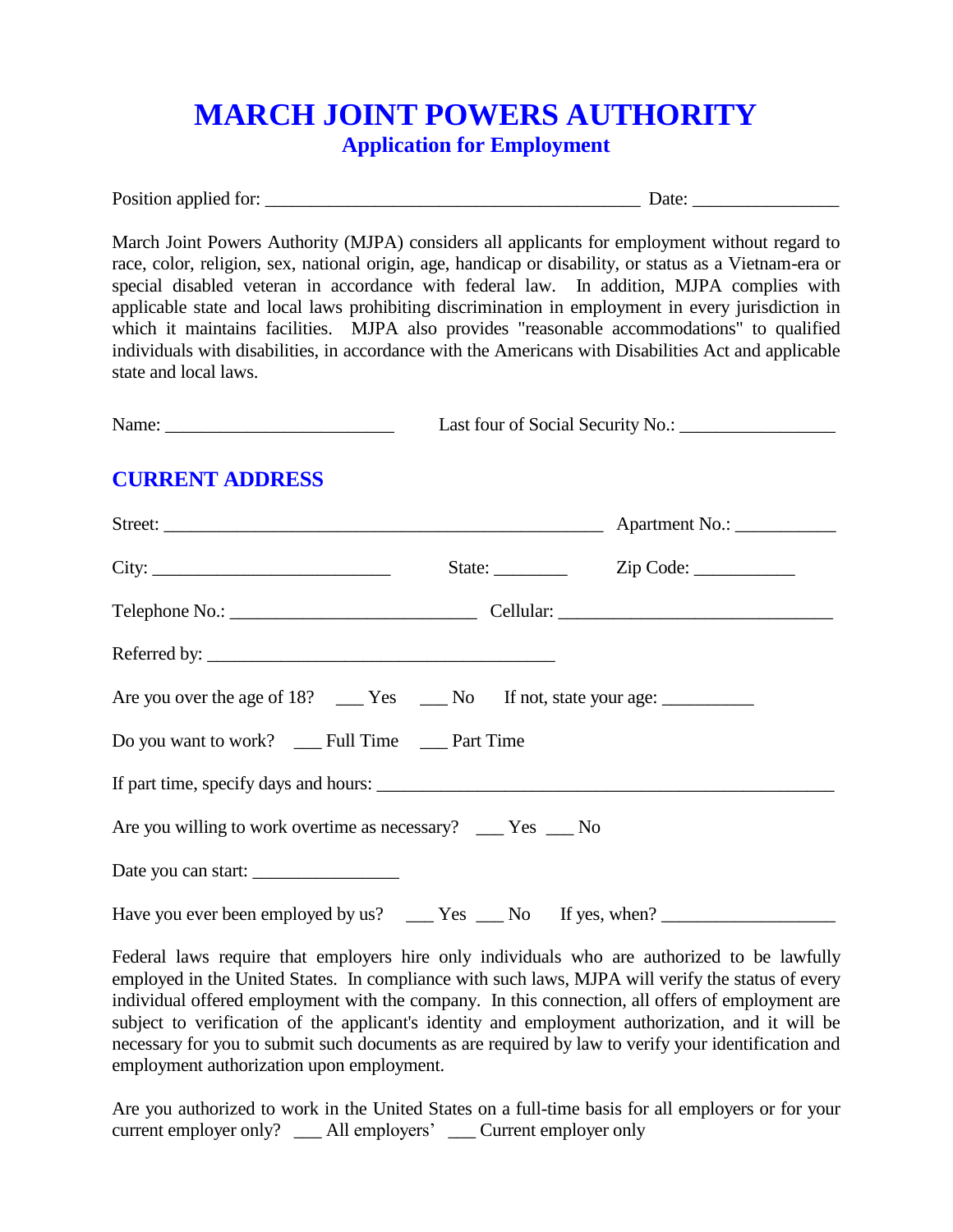State name(s) of any relative(s) in our employ and your relationship to them:

# **RECORD OF EDUCATION**

| School:                                                                                                                                                                                                   |
|-----------------------------------------------------------------------------------------------------------------------------------------------------------------------------------------------------------|
|                                                                                                                                                                                                           |
| Course of Study:                                                                                                                                                                                          |
|                                                                                                                                                                                                           |
|                                                                                                                                                                                                           |
| PRIOR WORK HISTORY (List in order, last or current employer first. Account for any<br>gaps in your employment.)                                                                                           |
|                                                                                                                                                                                                           |
|                                                                                                                                                                                                           |
|                                                                                                                                                                                                           |
|                                                                                                                                                                                                           |
| Dates Employed: From To                                                                                                                                                                                   |
|                                                                                                                                                                                                           |
|                                                                                                                                                                                                           |
| Describe in detail the work you performed. (If you need more room to complete your prior work<br>history, use additional sheets of paper.)<br><u> 1989 - Johann Stoff, amerikansk politiker (d. 1989)</u> |
|                                                                                                                                                                                                           |
|                                                                                                                                                                                                           |
|                                                                                                                                                                                                           |
|                                                                                                                                                                                                           |
|                                                                                                                                                                                                           |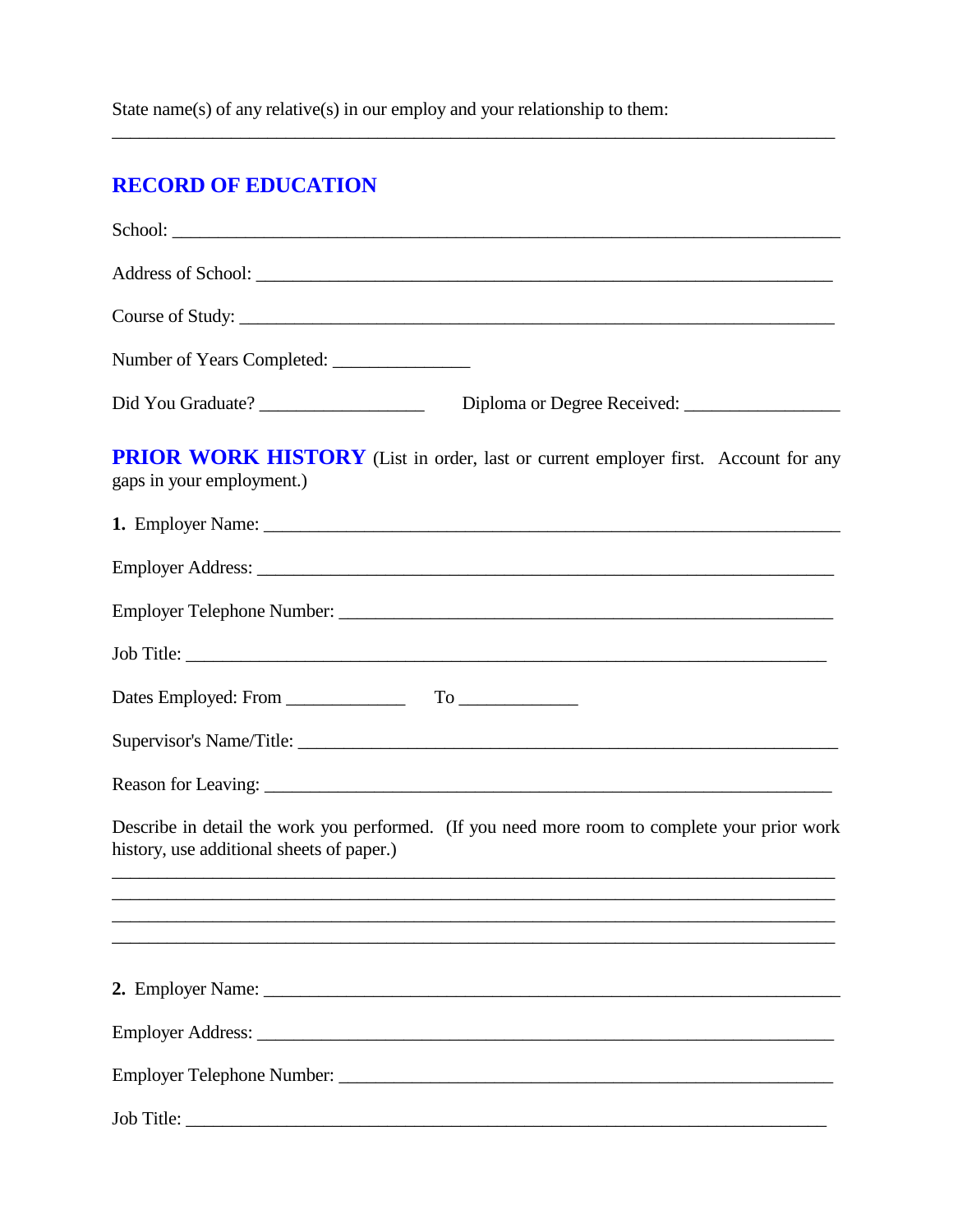| Describe in detail the work you performed. (If you need more room to complete your prior work         |
|-------------------------------------------------------------------------------------------------------|
|                                                                                                       |
|                                                                                                       |
|                                                                                                       |
|                                                                                                       |
|                                                                                                       |
| Supervisor's Name/Title:                                                                              |
|                                                                                                       |
| Describe in detail the work you performed. (If you need more room to complete your prior work         |
|                                                                                                       |
|                                                                                                       |
|                                                                                                       |
| List duties in the service, including special training that is relevant to the position for which you |
|                                                                                                       |
|                                                                                                       |
|                                                                                                       |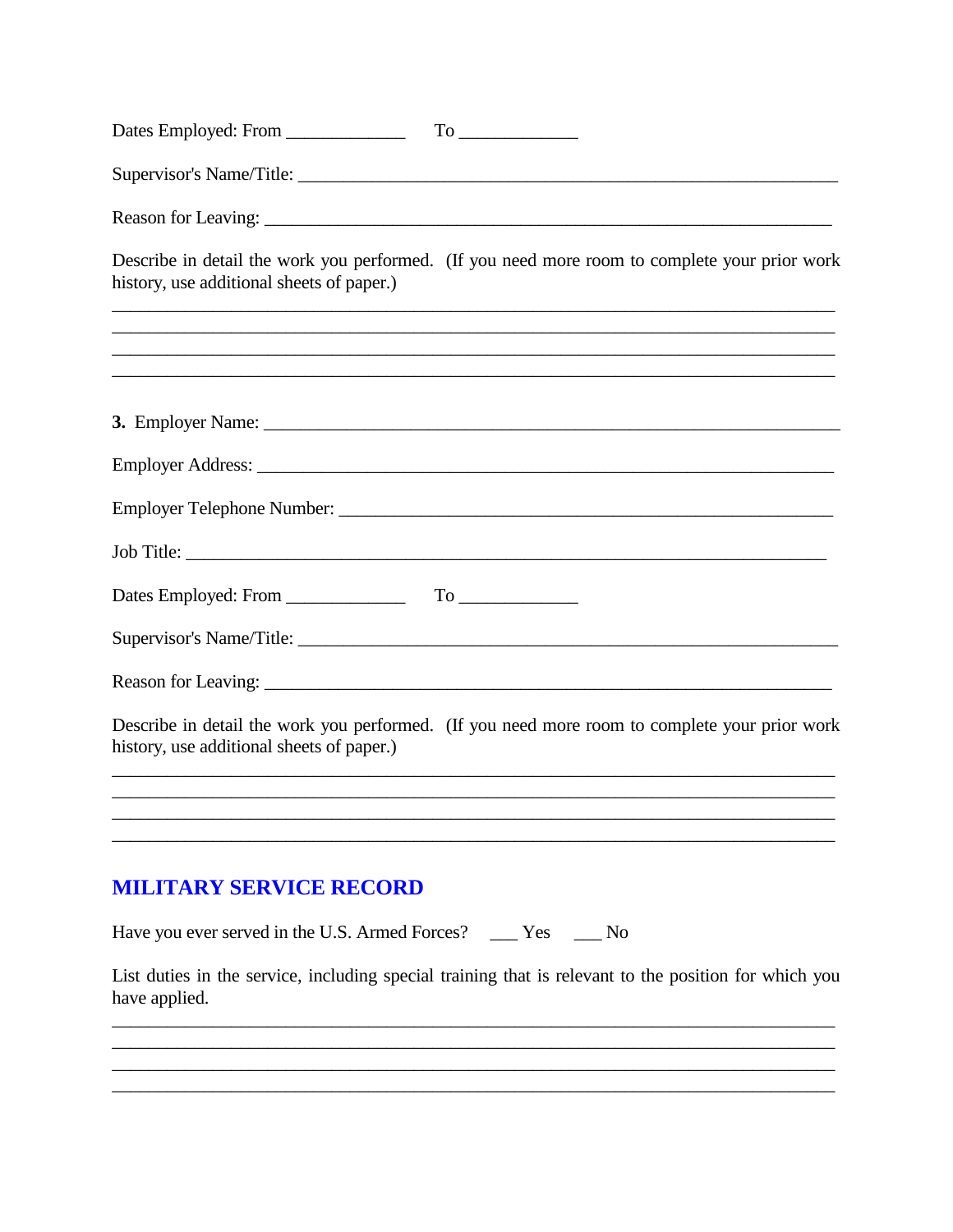**SKILLS** (that you believe are related to the job for which you are applying)

Typing w.p.m.: \_\_\_\_\_\_\_

Other office or related equipment to position applied for:

Are there any other experiences, skills, or abilities that you feel especially qualify you for work with our company?

<u> 1989 - Johann Stoff, amerikansk politiker (\* 1908)</u>

<u> 1989 - Andrea Barbara, amerikana amerikana amerikana amerikana amerikana amerikana amerikana amerikana amerik</u>

### **PERSONAL REFERENCES** (excluding relatives)

| City: | State: $\_\_$          | Zip Code: |  |
|-------|------------------------|-----------|--|
|       |                        |           |  |
|       |                        |           |  |
|       |                        |           |  |
|       |                        |           |  |
|       |                        |           |  |
|       |                        |           |  |
|       |                        |           |  |
|       |                        |           |  |
|       |                        |           |  |
|       | State: $\frac{\ }{\ }$ | Zip Code: |  |
|       |                        |           |  |